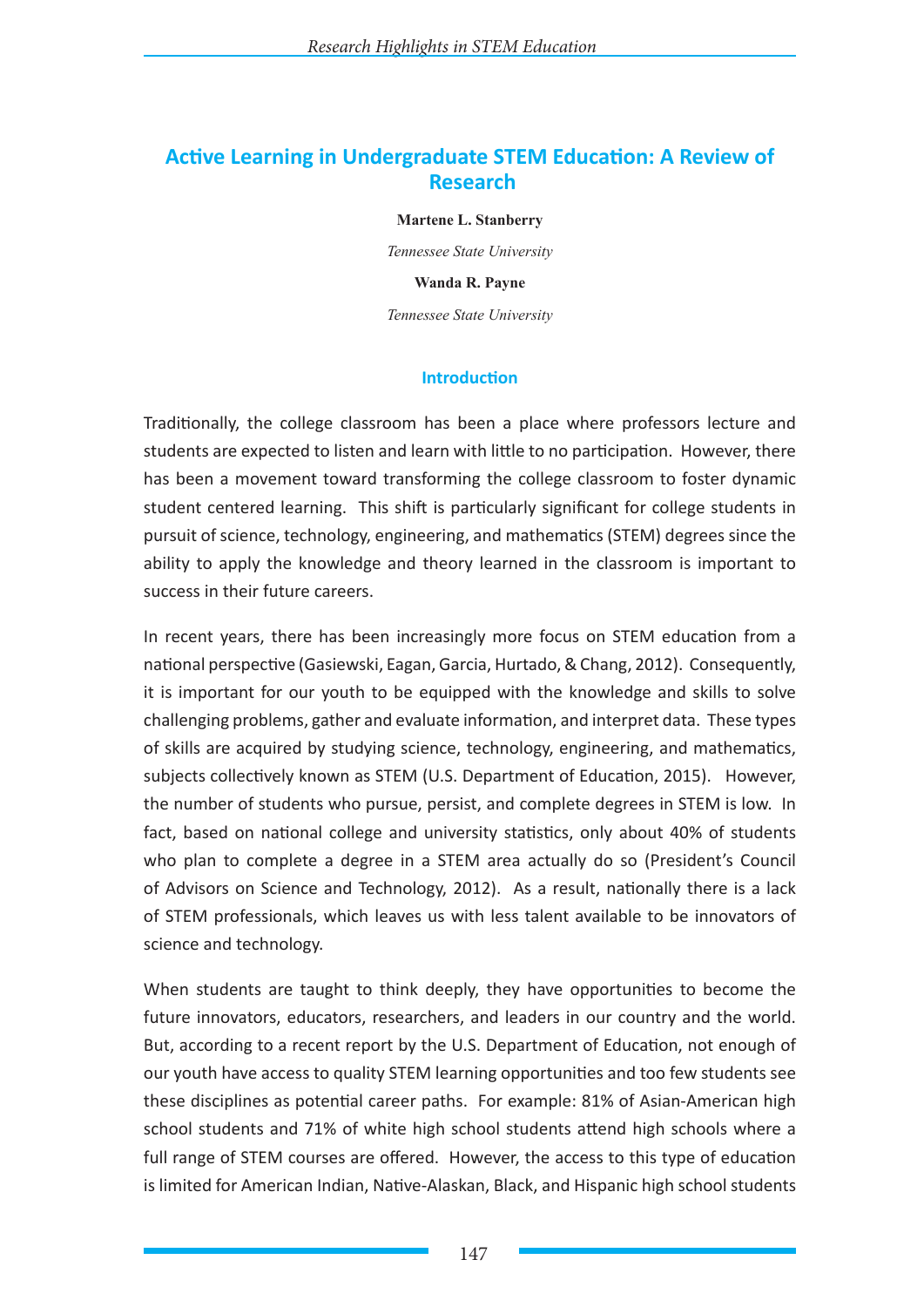(U.S. Department of Education, 2015). Since many students do not have access to a variety of science and mathematics courses in kindergarten through twelfth grades, when they enter college they are not necessarily college ready or prepared to thrive in college level STEM education. Therefore, it is critical to improve k-12 education and to implement instructional strategies at the collegiate level to enhance the learning and educational opportunities of every student, including those from underrepresented groups in order to prepare them for a modern STEM economy.

Minority serving institutions (MSIs), like Hispanic Serving Institutions (HSIs) and Historically Black Colleges and Universities (HBCUs) are very important in training the next generation of scientists, particularly those who are from underrepresented groups. Specifically, HBCUs are positioned to meet the STEM challenge as "engines of economic growth and ladders of advancement for generations of African Americans" (U.S. Department of Education, 2016). In fact, for more than a century, HBCUs have been frontrunners in educating African-American college graduates who excel in their fields. Even though our nation's HBCUs make up only 3% of the colleges and universities, they produce 27% of African-American students with bachelor's degrees in STEM fields (U.S. Department of Education, 2016).

In 2012 the President's Council of Advisors on Science and Technology developed a report on the state of STEM in America entitled, "Engage to Excel: Producing One Million Additional College Graduates with Degrees in Science, Technology, Engineering, and Mathematics". Overall, this article emphasized the importance of increasing the number of graduates in STEM areas in order to maintain scientific preeminence in the United States of America. This report specifies challenges that must be addressed in our college and university classrooms. Three recommendations were highlighted in the report: improve the first two years of STEM education in colleges/universities, provide all students with the tools and resources they need to excel, and diversify pathways to STEM degrees (President's Council of Advisors on Science and Technology, 2012).

It is a known fact that sometimes the course content in STEM classes is challenging, but the learning environment can have a major impact on student interest and motivation. As a result, many students leave STEM disciplines before they can realize their potentials (Petrillo, 2016). Studies have shown that teaching techniques that engage students as active participants improve retention of information and critical thinking skills and can greatly increase STEM major interest and persistence, compared with traditional lecture (President's Council of Advisors on Science and Technology, 2012).

Figure 1 highlights some of the major factors that impact student success in STEM courses at the collegiate level. As indicated in Figure 1, there are several factors that influence student overall performance and success in college level STEM courses.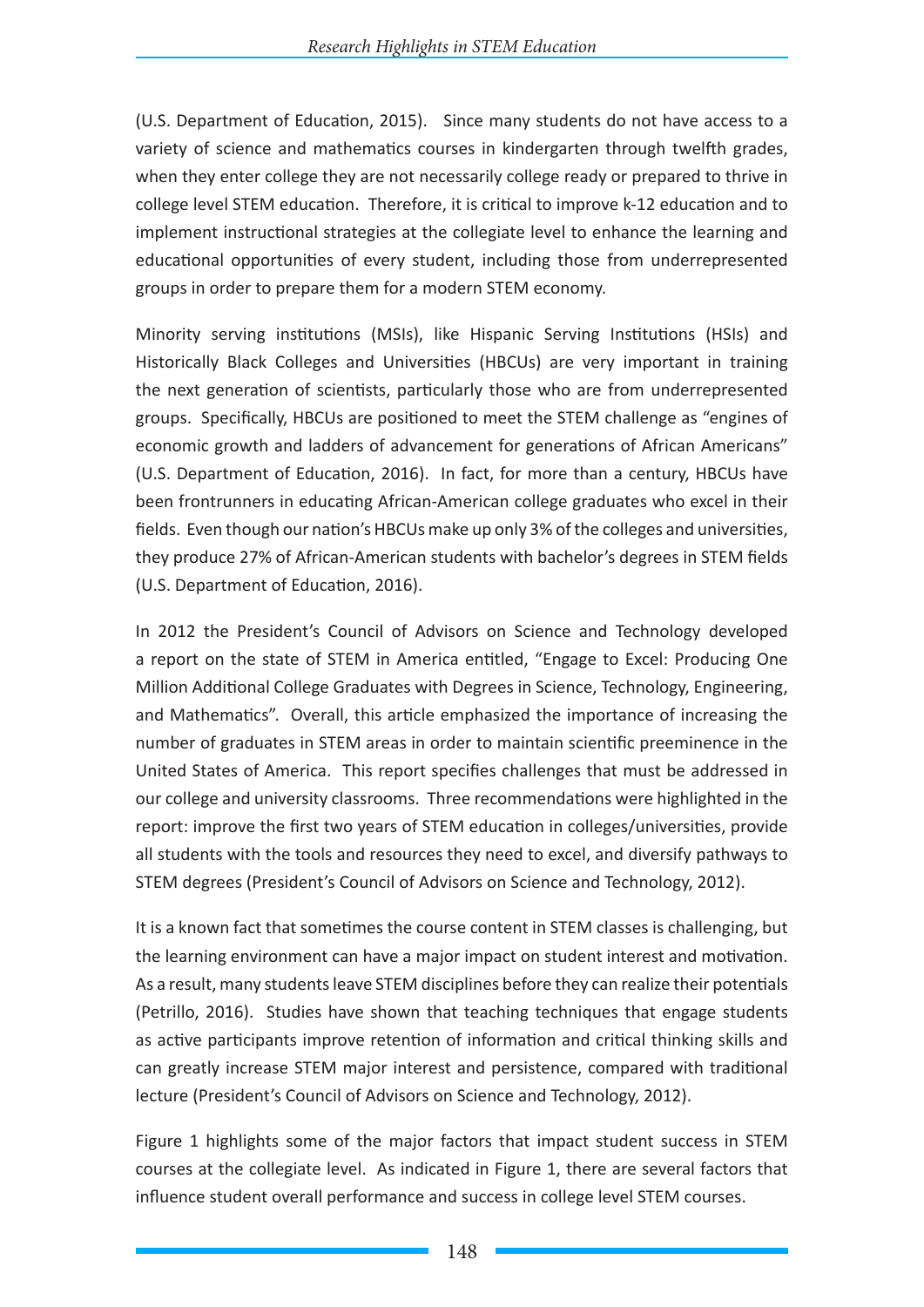

Figure 1. Major Factors Impacting Student Success in Undergraduate STEM Courses

The teaching methodologies utilized by professors can also have a positive impact on the other major factors that influence student academic success in STEM. The focus of this paper is the instructional methodology implemented by the professor, specifically active learning techniques.

Despite what the research has shown about the positive effects of student engagement on student learning, lecture remains the primary method of instruction in college classrooms. This style of teaching is referred to as "teaching by telling" because it involves an instructor centered approach (Freeman, Eddy, McDonough, Smith, Okoroafor, Jordt, & Wenderoth, 2014). This technique requires little to no participation by the student during class time. As a result, the professor does not receive immediate feedback about the student knowledge base or his/her level of understanding of the course material. In addition, traditional lecture often fails to encourage intellectual engagement which is an important hallmark of college education (Smith, Sheppard, Johnson, & Johnson, 2005). Therefore, lecture with minimal student participation may have the unintended consequences of stifling a student's progress and diminishing a student's confidence in his/her ability. While lecture is still an important component of classroom instruction, it should be supported by student centered instructional strategies.

Classroom environments in which students are given opportunities to participate in science and mathematical investigation, communication, and group problem-solving, and simultaneously receiving feedback on their work from both professors and peers, have a positive effect on learning (Conference Board of the Mathematical Sciences,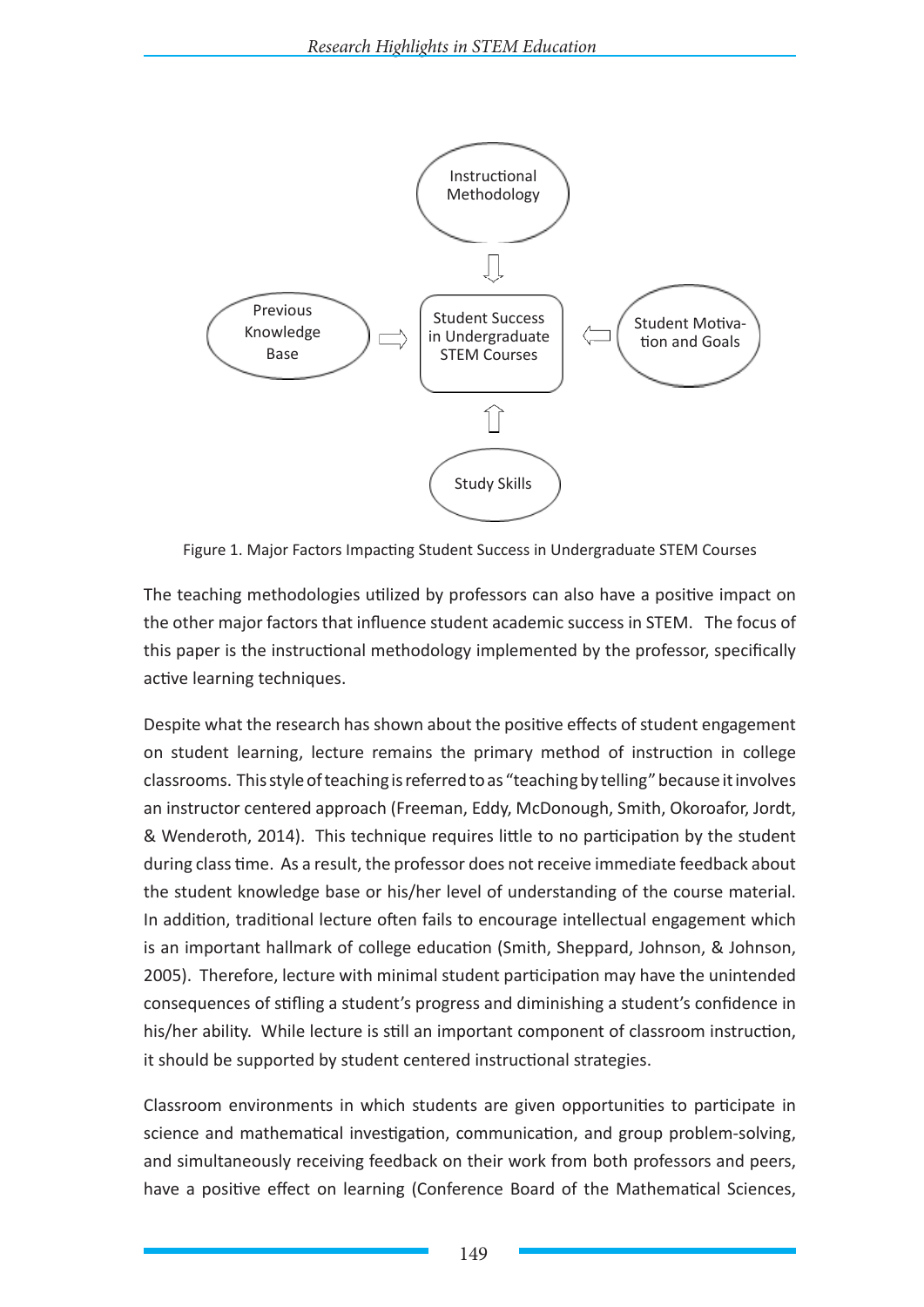2016). Teaching techniques that include these types of activities are called active learning methods. Based on a variety of studies, these methods have been shown to strengthen student comprehension and performance in STEM courses, to enhance students' confidence in their ability to do science and mathematics, and to increase the diversity of the STEM community (Conference Board of the Mathematical Sciences, 2016).

One way to improve the first two years of college STEM education is through enhanced instructional strategies, which actively include the student in the learning process. As a result, some college professors have developed and utilized more teaching strategies which engage students in the learning process. One prominent methodology is active learning.

The term "active learning" as it is currently interpreted dates to the early 1990s and the work of Bonwell & Eison (1991), building on the work of Revans (1983) (Conference Board of the Mathematical Sciences, 2016). Researchers have investigated the relative effectiveness of various classroom strategies that complement other elements of effective teaching. These include the following: well-designed courses with goals and learning outcomes clearly communicated to students, allowing students to learn new material and make connections with previous knowledge, and giving students timely feedback about their work and thinking related to the course content (Fink, 2013).

In this paper, we examine the literature that considers active learning in STEM education. We do this in three main sections, aiming to: (a) define some of the major active learning teaching techniques; (b) highlight key STEM active learning studies conducted; and (c) discuss the impact of active learning in STEM education on diverse student populations.

### **Definitions**

In recent years, there have been many studies supporting a move toward active learning in college classrooms, particularly in STEM education. Active learning is a broad term that encompasses several models of instruction, including cooperative and collaborative learning, problem based learning, inquiry based learning, discovery learning, and experiential learning (Barkley, 2010). It is a process of education whereby students engage in activities, like reading, writing, discussion, or problem-solving that encourage analysis, synthesis, reflection and evaluation of class content. Active learning techniques have been shown to improve student retention of information while critical thinking skills, which result in an increase in STEM major interest and persistence compared to traditional lecture based instruction. Overall student engagement typically increases the success rate of students in college classrooms. We highlight some of the strategies used when active learning techniques are implemented into a course.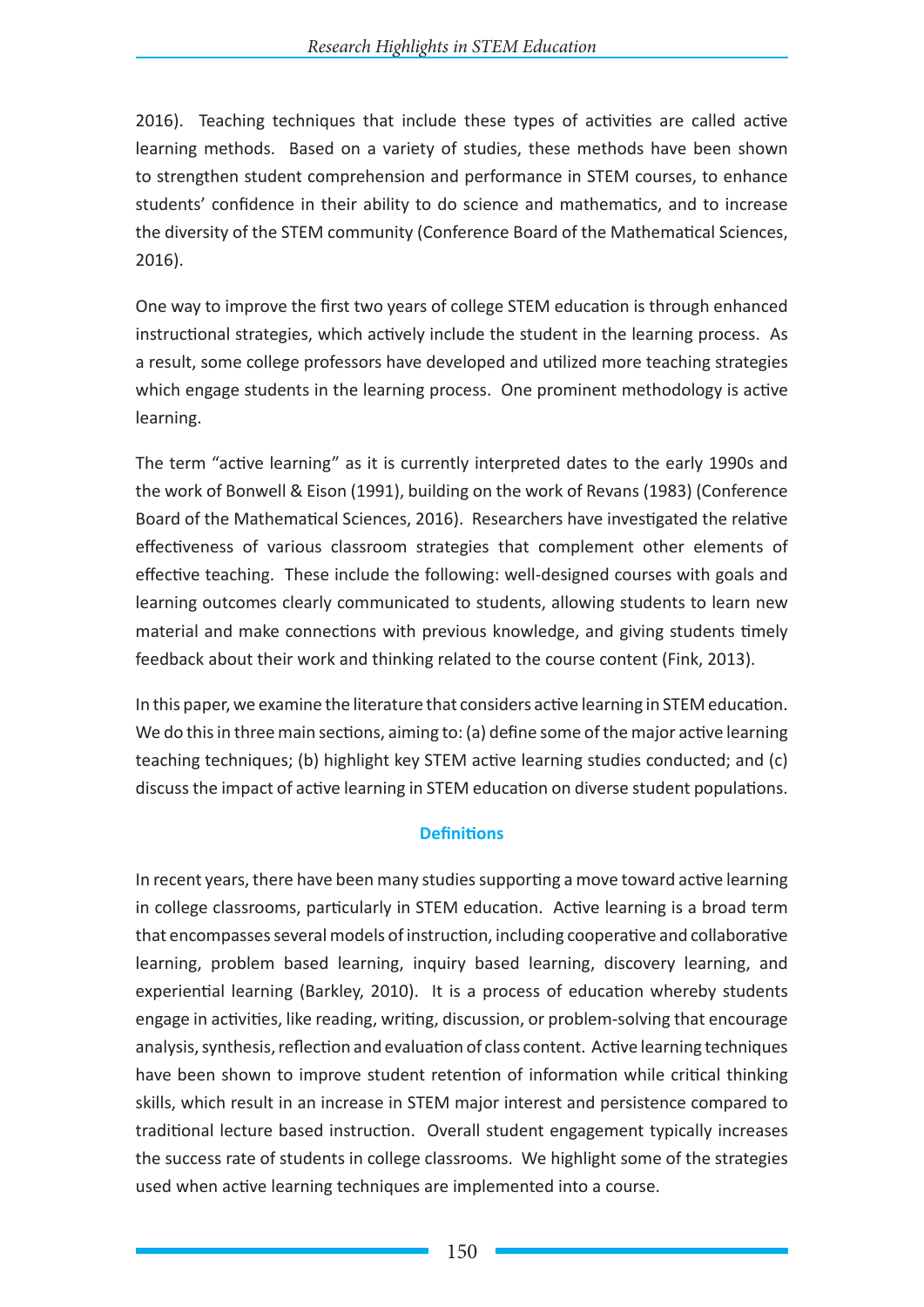Cooperative learning is also called peer-team learning and it benefits students in several ways. This teaching technique involves structuring classes around small groups of students that work together to pursue common goals while being assessed individually (Prince, 2004). Cooperative learning should: (i) provide students with a supportive environment where they can asks questions, (ii) engage students in discussions that will help them understand important concepts, (iii) encourage students to participate in teamwork which will benefit them in the future, (iv) allow students to develop better communication skills, and (v) support peer leaders in gaining important teaching and leadership skills in a safe environment.

Problem based learning (PBL) is a student centered instructional approach that empowers students to conduct research, combine theory and practice, and apply knowledge and skills to develop a viable solution to a well-defined problem (Savery, 2015). This approach is most successful when the problems selected are interdisciplinary yet not well structured and the professor guides the learners through the process and gives a thorough summary at the end of the learning experience. It is an instructional method where relevant problems can be introduced at the beginning of the lesson and used to provide the context and motivation for the learning that follows (Prince, 2004). This type of learning may be extremely beneficial for a student majoring in STEM, especially engineering, because it helps them make the connection between the theory learned in class and the practice/application of those skills on real-life problems. Students who engage in PBL usually acquire skills, such as the following, the ability: (i) to think deeply and critically, (ii) to analyze and solve multipart problems, (iii) to work cooperatively, (iv) to effectively communicate their knowledge, and (v) the skill of maximally utilizing the resources available.

One prominent method used across STEM disciplines is inquiry based learning (IBL). IBL includes a range of educational methods that allow the student to demonstrate curiosity and answer questions through an active process of exploration. This technique can be utilized in one particular instance, over a short period of time, or throughout an entire course and can be done individually or in small groups (Haq, 2017). This particular methodology can be implemented with or without the use of technology. One popular technology tool that has been widely used is clickers. This can be done by creating sets of multiple choice questions for students to respond to during the class lecture using clickers. This is a good opportunity for the professor to gain some feedback about each student's level of understanding and it is also a way for the students to check their knowledge.

IBL can also increase the student's ability to use prior knowledge and newly acquired knowledge to solve problems, build student confidence in his/her ability, and develop the student's teamwork skills.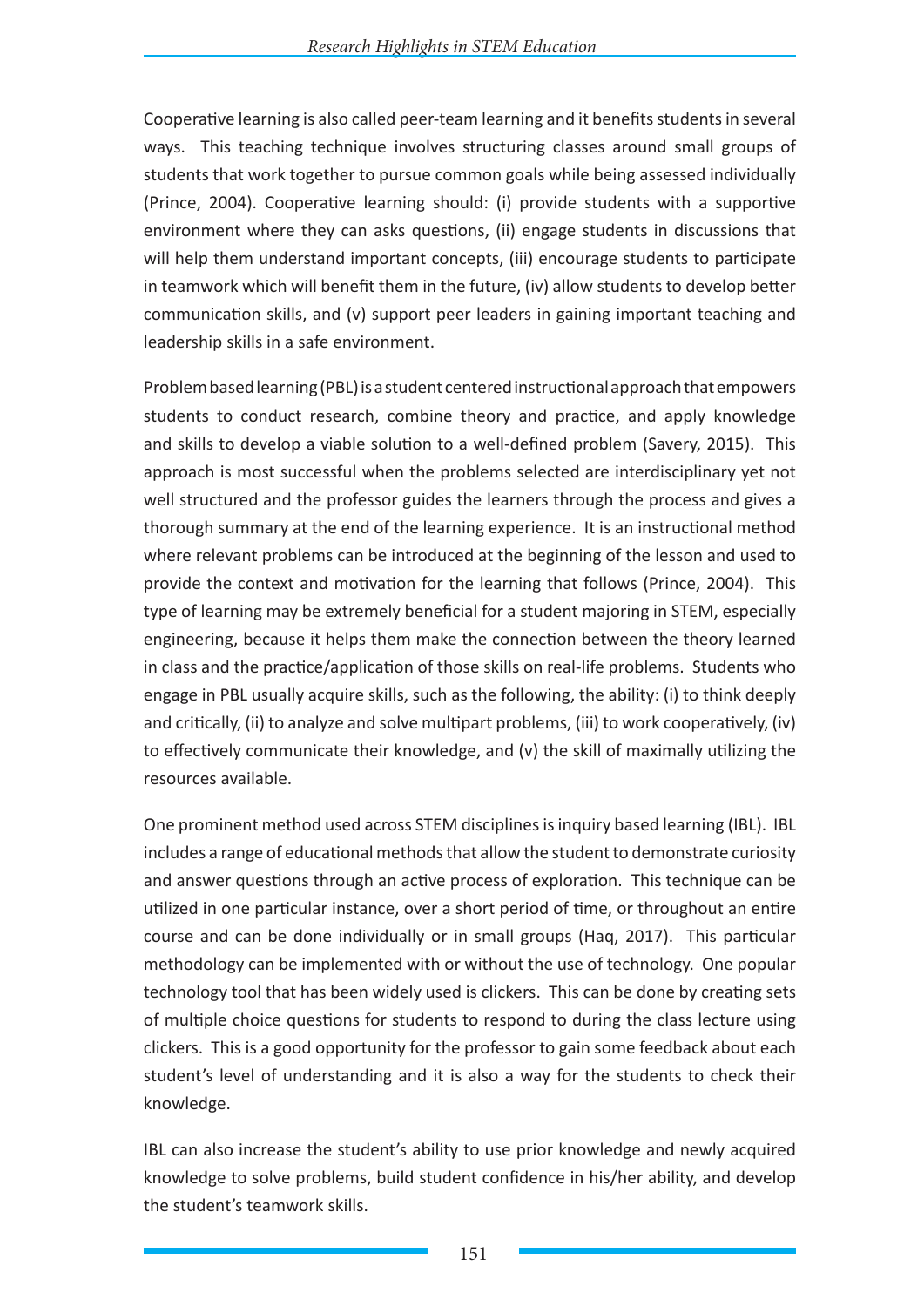A modern technique that some professors are using in an effort to improve classroom instruction is called the flipped or inverted classroom. Flipping refers to the process by which a professor disseminates course content prior to and outside of the classroom and then uses class time to implement a variety of active learning techniques (Petrillo, 2016). The flipped classroom can have some positive impact on learning outcomes, student motivation and interest, and overall success in STEM disciplines (Petrillo, 2016).

#### **Perspectives of Active Learning in STEM Education**

Since the late 1990s, science educators have been encouraged to implement active learning strategies to model the methods and mindsets that are at the core of scientific inquiry and to offer opportunities for students to connect abstract ideas to real world applications in order to gain skills and knowledge that persist beyond the course in which it was acquired (Allen & Tanner, 2005). Ross and Fulton (1994) conducted one of the earlier active learning studies in STEM education. This study was done over five years in a two course analytical chemistry sequence to assist students in becoming more effective learners in a non-competitive, cooperative learning environment. The researchers describe the process by which the two courses were restructured to incorporate cooperative learning techniques and the distribution of additional study materials to enhance the students' learning experiences in these courses.

The senior comprehensive exam results for all students who took the sequential course were compared for students who were enrolled in the active learning course versus those who were not and the students who were enrolled in the active learning course performed moderately better. When compared to the national norms at that time, the raw scores for 65% of the students who took the standard ACS Analytical Exam Form AN88 were at or above the national average and 20% of the scores were above the 90<sup>th</sup> percentile; therefore it seems the students under the active learning instruction developed a solid background in analytical chemistry while still gaining the rigor necessary to compete nationally (Ross & Fulton, 1994). The researchers also reported that students thinking and problem-solving skills improved significantly as a result of their participation in this active learning course as demonstrated in the students' ability to listen, formulate questions and answers more carefully, and their ability to defend their answers. Another positive benefit of this implementation of active learning was the improvement in student attitudes toward learning, student development of effective and efficient learning strategies, and an increase in student motivation to excel.

Even with the documented success of some initial STEM active learning studies, sometimes it can be challenging for professors and students to adjust to a 'new' learning technique which is student centered and requires each student to be actively involved in the classroom activities, especially in very large class sizes. Allen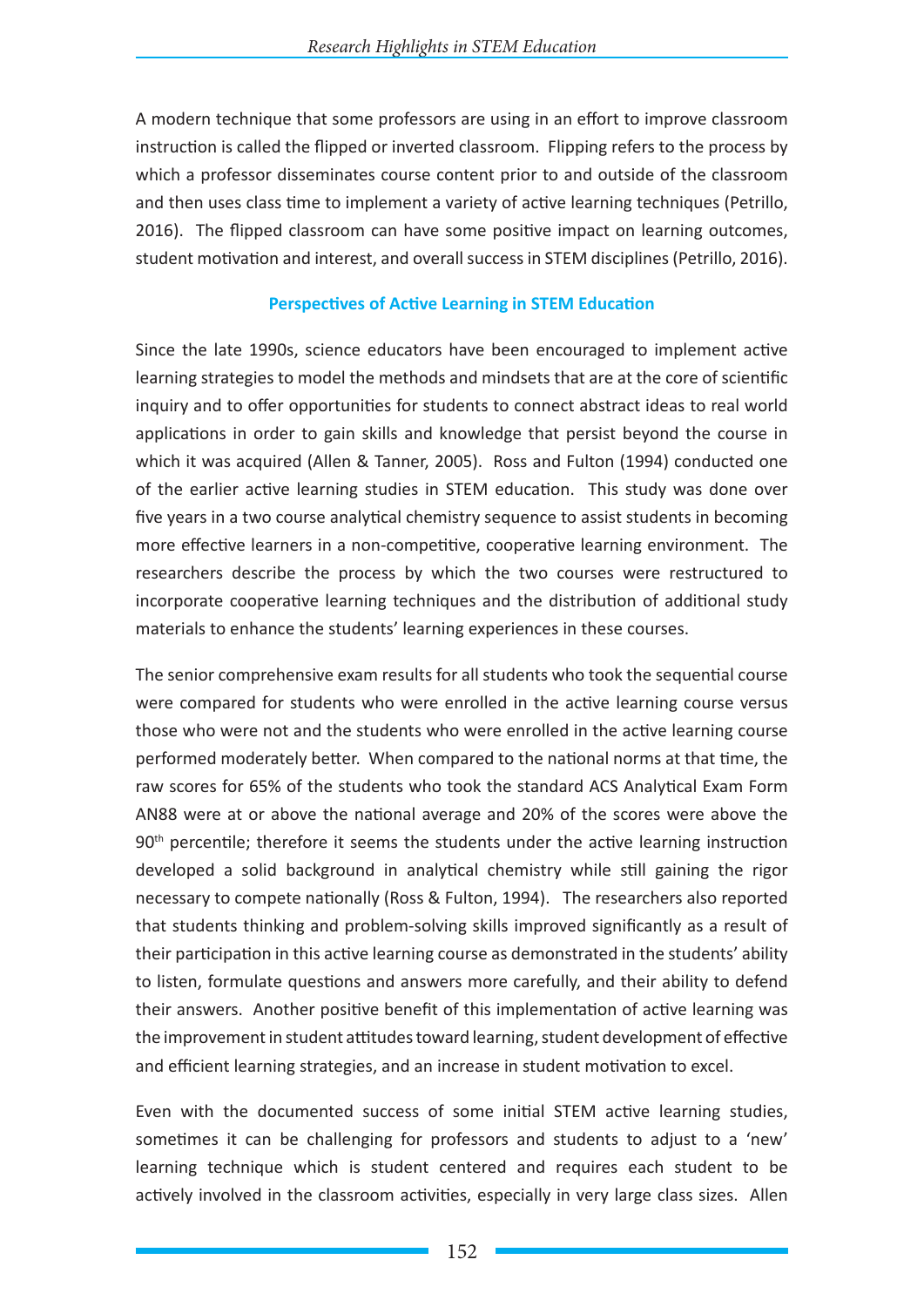and Tanner (2005) focused on active learning strategies that can be used with large class sizes. Specifically, they highlighted the following techniques: (i) beginning and ending the lecture with student discussion questions, (ii) using classroom technology for immediate feedback without requiring the professor to spend time grading, (iii) assigning student presentations and or projects, (iv) using learning cycle instructional models which involve the students at various phases of the learning experience through activities like reading, watching video clips, responding to thought-provoking questions, etc., (v) implementing peer-led team learning, (vi) modeling inquiry approaches, (vii) using problem-based learning and case studies, (viii) developing a workshop course which ties all of the classroom concepts and laboratory experiments together, and (ix) course redesigning or enhancement (Allen & Tanner, 2005). This study highlighted two major active learning strategies, cooperative learning and problem based learning, and also identified many other activities that support student engagement. Although these researchers focused on strategies that work well for large class sizes, all of these techniques can also be implemented effectively in smaller classes as active learning activities.

Along with being strategic about which activities are incorporated into the classroom, when constructing active learning courses it is critical to create a supportive and safe learning environment; set a positive tone in the classroom from day one. Smith, Clarke Douglas, & Cox (2009) presented the how people learn framework and the backward design approach are presented for designing courses that are thoughtfully constructed to optimize student learning. In the how people learn framework there are three components which intersect and are all a part of the learning community, which include learner centered, knowledge centered, and assessment centered instructional strategies. A learner centered atmosphere ties the interests, strengths, and preconceptions of learners to their current academic tasks and learning goals and assists students in identifying how they learn best. Therefore, it is important to check the academic backgrounds and academic majors of students prior to the first day of classes. A classroom setting that is knowledge centered is designed based on an analysis of student learning outcomes and helps students develop the fundamental knowledge, skills, and attitudes needed for successful transfer of this knowledge. An assessment centered environment means providing many opportunities to observe and make evident students' progress from what they currently understand to the ultimate learning goals in an effort to allow students to continue improving their weaknesses and revising their thinking. Providing the students in the class with some type of assessment or knowledge check each week gives the professor and students constant feedback about their progress in the course. Community centered means providing a supportive, enriched, and flexible learning environment inside and outside the classroom where all students can learn, feel comfortable asking questions, and work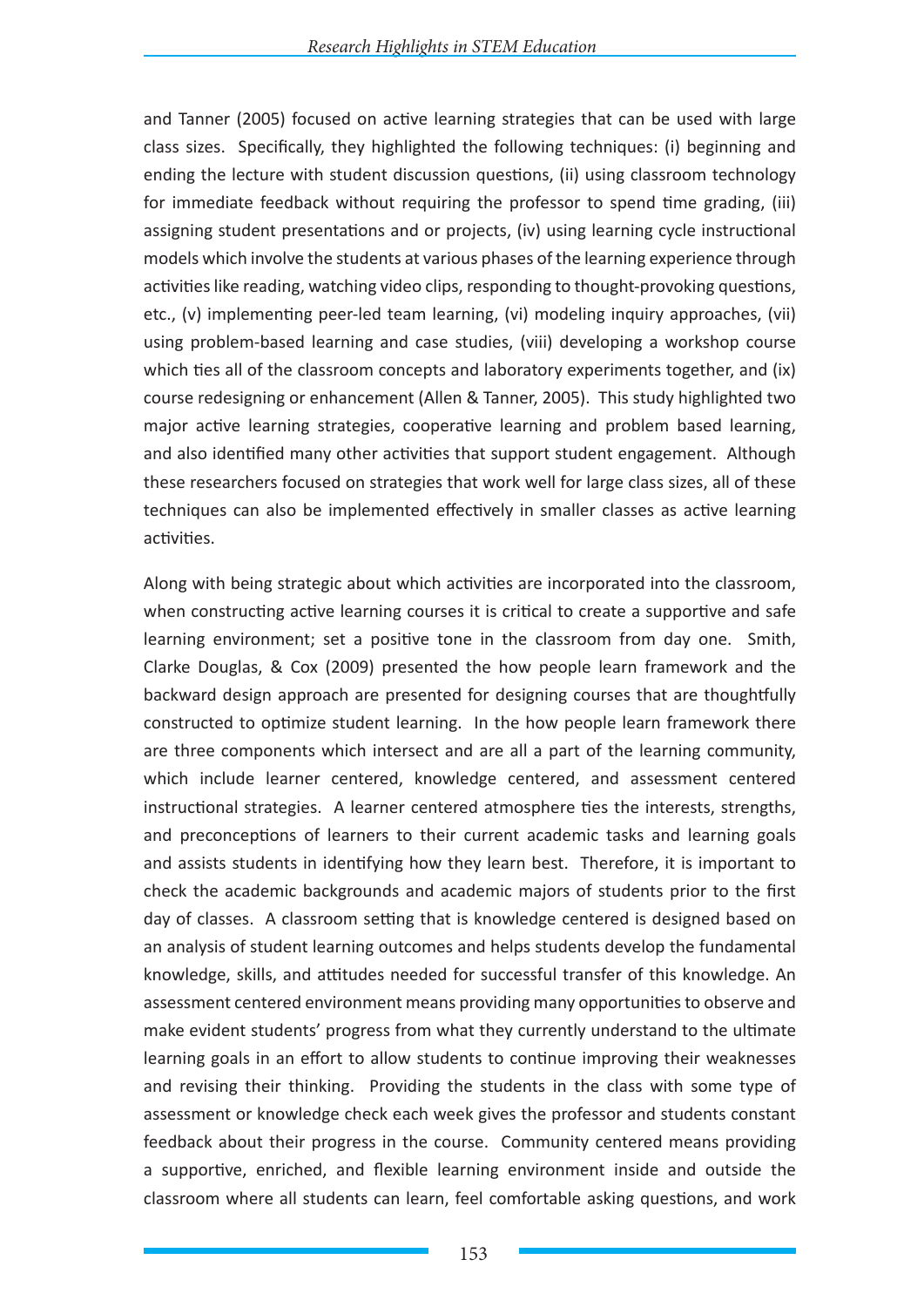together (Smith et. al., 2009). All of these elements impact the overall success of STEM course implementation and student achievement academically and professionally. The backward design process requires the professor to do the following: (i) identify learning outcomes, (ii) determine what assessments will be used, and (iii) plan instruction with a focus on student engagement pedagogies (Smith et. al., 2009).

In summary, increasing the sense of community among STEM students and between students and professors within STEM classrooms is valuable, since cooperative learning researchers and practitioners have shown that positive peer relationships are important to overall college success. More supportive and engaging learning environments can help us accomplish our most important outcomes for STEM graduates: stronger critical thinking and reasoning skills, problem formulation and problem-solving skills, skills for working in a team, and confidence in developing solutions to practical problems (Smith et. al., 2009).

In a synthesis of research, Eison (2010) reported that active learning instructional strategies can be developed and implemented to engage students in creative or critical thinking, which can be done in pairs, groups, or as a whole class. This study highlighted some successful studies that have been done with large numbers of students in different types of STEM courses and the importance of students' engagement in their learning. It was also noted that active learning does not require technology and it can be done can during class time or outside of class time. In this study a combination of instructional strategies are highlighted and the differences between traditional lecture and interactive lecture are described.

According to Eison (2010), there are some challenges when implementing an active learning instructional methodology. For example: the professor may not be able to cover as much course content within the class time available, preparation for active learning activities may require more time, large class sizes may impede implementation of active learning strategies, a lack of materials or equipment needed to support active learning approaches, and students may resist non-lecture approaches (Eison, 2010). As a result, it is useful for the professor to begin with traditional instructional strategies and build up to including more student centered activities.

The lack of academic engagement in introductory STEM courses is considered to be a leading reason students change to non-STEM majors (Gasiewski et al., 2012). Recognizing the connection between student engagement and student performance, the physics faculty at a southern university adapted a model of active, collaborative, inquiry-based learning for their introductory calculus-based physics courses (Gatch, 2010). In the fall semester of 2006, the faculty piloted its first studio course; a course that seamlessly integrated the lecture and laboratory courses into one course with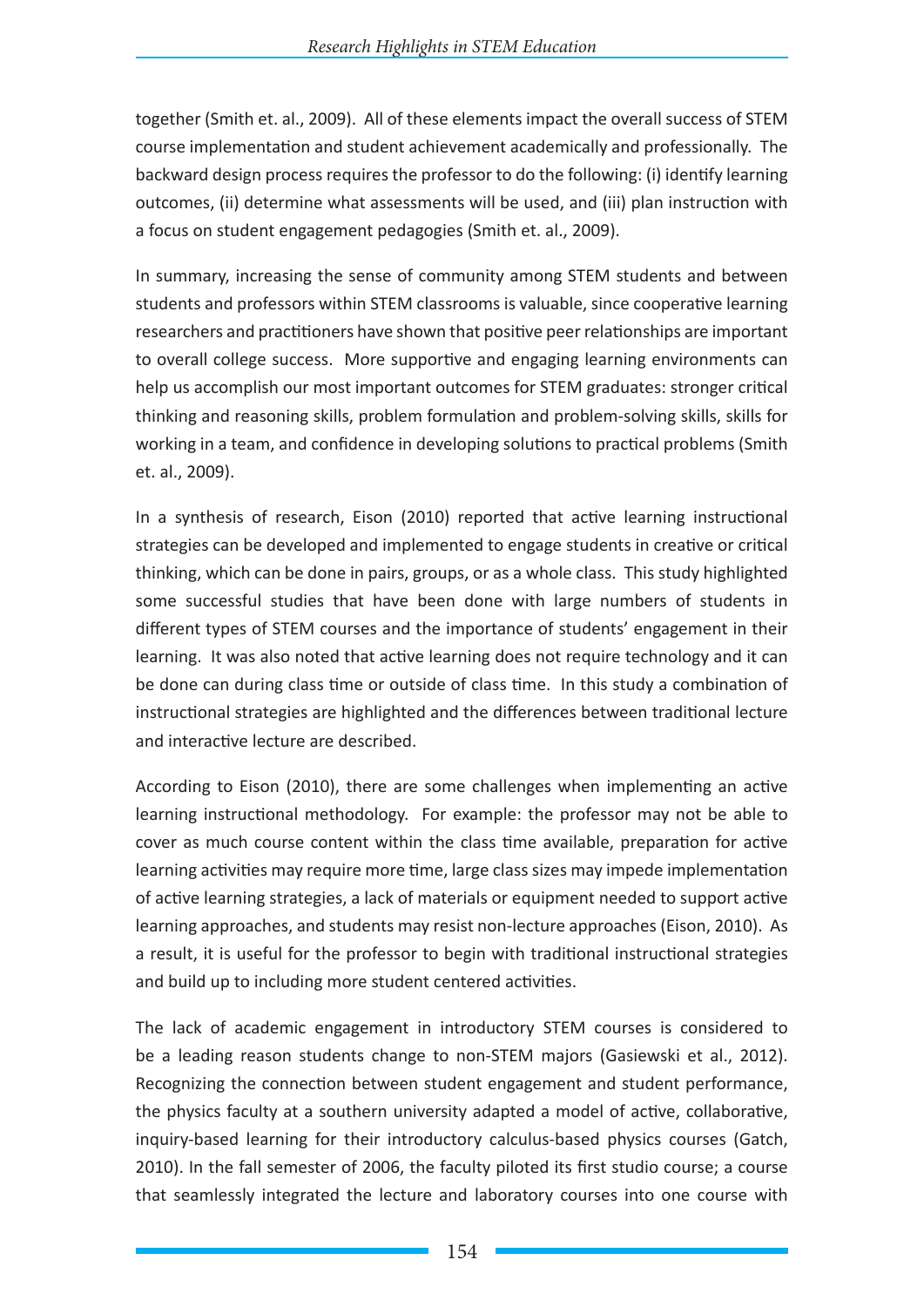much of the class time devoted to student-centered learning. The number of studio courses increased each semester until the full implementation of studio courses in fall 2008. Assessments of student learning outcomes and surveys of student attitudes were conducted throughout the conversion from lecture and laboratory courses to the studio courses. The Force Concepts Inventory (FCI) and the Maryland Physics Expectations Survey (MPEX) were used for students enrolled in Physics I; and the Conceptual Survey in Electricity and Magnetism (CSEM) and the Colorado Learning Attitudes about Science Survey (CLASS) were used for students enrolled in Physics II. Results indicated that students completing the Physics I and Physics II studio courses had greater learning gains than students who took the traditional courses. The results from the MPEX showed positive shifts in the independence, math link, concepts, and reality link categories; negative shifts were seen in the coherence and effort categories. Similarly, the CLASS showed positive shifts in all categories that were measured for the Physics II students (Gatch, 2010).

The decision of the faculty to adapt the studio model with student-centered active learning strategies was supported by the results of the research. Although there was no disaggregation of the data to reveal any underlying trends in areas such as previous academic history or ethnicity, the restructuring of the introductory physics courses has created a format that allows for increased student engagement which is linked to student performance.

Another study, by Freeman et al. (2014) produced an extensive quantitative analysis of active learning research in college STEM courses. The researchers tracked and analyzed studies from and found that 642 of them met the criteria of: (i) contrasting traditional lecturing with any form of active learning, (ii) occurring in the context of regularly scheduled undergraduate courses, (iii) being limited to changes in how the classes were conducted, (iv) involving a course in astronomy, biology, chemistry, computer science, engineering, geology, mathematics, environmental science, food science, physics, psychology, or statistics, and (v) including data on student performance. Further analysis of these studies narrowed the research to 225 studies that had examination equivalence, student equivalence, instructor equivalence, and data that could be used for computing effect size (Freeman et al., 2014). A meta-analysis of those 225 studies gave a result consistent to the results of less rigorous studies – active learning strategies achieve measurably better student performance outcomes. The research showed that students in classes taught by traditional lecture were 1.5 times more likely to fail than students taught in active learning classrooms. When analyzing the data collected and examining the type of course and the level of course offered, there was statistically no significant difference in how active learning impacted students in any of the courses (Freeman et al., 2104).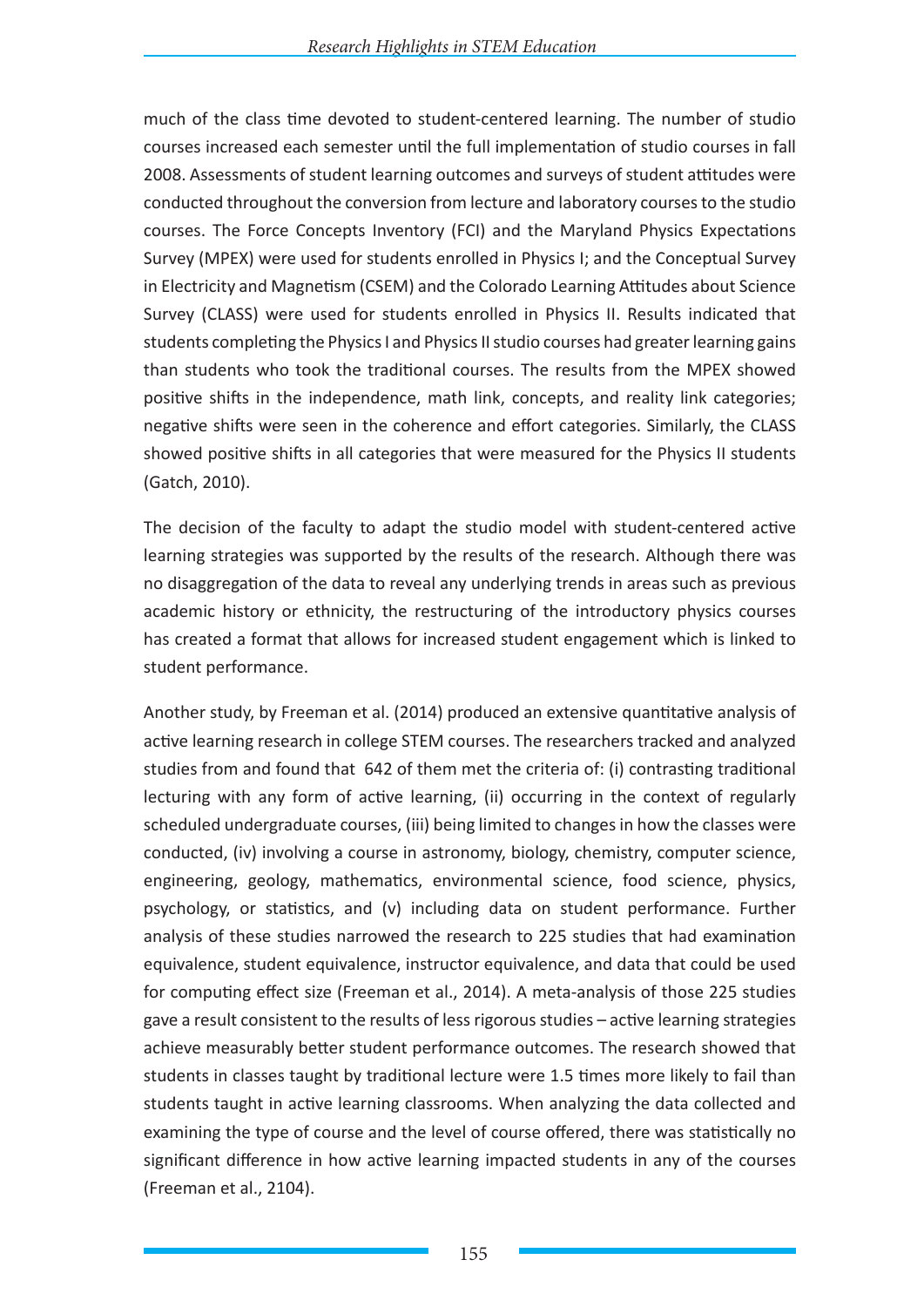The active learning approach produced the same positive effect in all of the courses throughout all STEM disciplines. Active learning is a broad term that incorporates many techniques. Although the study has important implications for college level STEM education, it does not confer a type of active learning as being more beneficial to student performance than another. An implication of the study for further research in college level STEM education is the comparison of the impacts of different active learning strategies on student performance. Further research could be expanded to include findings of the impact of active learning on underrepresented minorities who do not complete undergraduate STEM degrees at the same rate as their counterparts.

As student centered learning strategies become a mainstay in STEM education reform, problem based learning helps to prepare students to deal with the complex problems they will encounter in the real world. This learning strategy is well suited for engineering education because functioning as an effective member of a team to solve complex problems that are not well structured is what engineers do in practice. In an investigation of PBL in an undergraduate electrical engineering course in a large midwestern university, Yadav, Subedi, Lundeberg, & Bunting (2011) used traditional lecture as the baseline phase and PBL as the experimental phase to compare the learning gains of students from PBL and traditional lecture. Instructor-developed pre-tests and post-tests assessed knowledge and conceptual understanding. The study showed that learning gains from PBL were almost twice as high as learning gains from traditional lecture (Yadav et al., 2011). This technique worked best in advanced courses with students who have already acquired strong fundamental skills. This study adds to the body of empirical data to support PBL as an effective instructional strategy, but more research needs to be done in this area.

Another study was conducted at a large research university in an introductory biology course with a high number of students in order to make time for in class cooperative learning activities which focused on critical thinking (Prunuske et al, 2012). There were 130 students selected through a competitive application process for enrollment in this course and they were informed before the first day of class about way the course would be conducted. The researchers in this study assigned a series of short online lecture notes for students to read prior to the class meeting where the topic would be covered so that in class time could be used to focus on doing examples and checking student knowledge. In addition, clickers were used during class time to assess student knowledge.

This study showed based on student survey and performance on basic level questions advantages in utilizing these active learning techniques. There are some benefits to curricular redesign that integrates in-class cooperative learning activities and technology, like online lectures and the use of clickers in class (Prunuske et al, 2012). This particular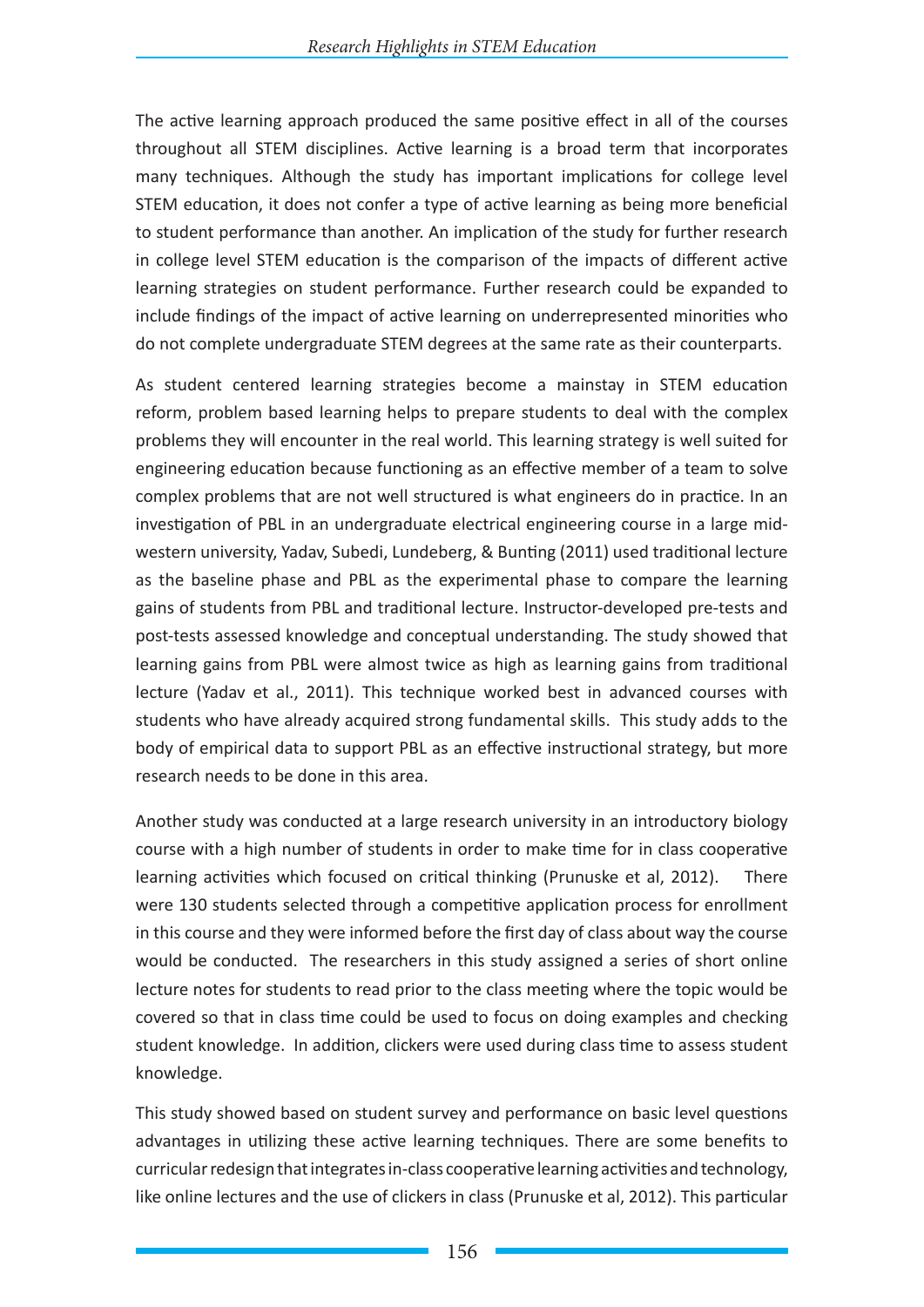institution has a small percentage of minority students, which is a limitation of this study.

In an inquiry-based learning study, Kogan and Laursen (2014) reported modest change when comparing grades in subsequent classes of students who took IBL college mathematics courses to the grades of students who took non-IBL courses. In a large scaled mixed methods study involving four universities with IBL Math Centers, the researchers used students' academic records, observations, interviews, surveys, and test data to assess the long-term effects of IBL in college mathematics courses. From the observation study, the researchers found that the students in the IBL courses asked more questions and took on more leadership roles in the classroom. In the IBL courses, 60% of class time was spent on student-centered activities; whereas in the non-IBL courses, over 85% of class time was spent on professor lecture. Courses were chosen because they had an adequate amount of students enrolled in both IBL sections and non-IBL sections, their placement was early in the course sequence, and they were taken early enough to have subsequent courses taken at the time of the study (Kogan & Laursen, 2014).

When disaggregating the results by prior achievement, this study showed that the performance of low-achieving students improved after taking IBL courses when compared to their own prior achievement and to the achievement of students who did not take IBL courses. When disaggregating for gender, the study revealed that the impact of having taken IBL courses was mainly effective for women. Women taking non-IBL courses had a similar success to men, but reported lower confidence at the end of the course. The study further showed that even though less material was covered in IBL courses due to the time given to student-centered activities there was no adverse impact on the students' performance in subsequent classes. It provided evidence that IBL strategies can have lasting effects on groups of students whose prior mathematics achievement may have been low. Thus, this study supports the premise that active learning can improve student outcomes.

As the popularity of the flipped classroom learning strategy has increased, studies have been done to determine the impact of this technique on student achievement. Sahin, Cavlazoglu, and Zeytuncu (2014) sought to answer these questions in a study of 96 students in a college calculus class in the spring 2013 semester at a college in Texas. In this class, three subjects were taught using the flipped classroom method and seven subjects were taught using traditional lecture method.

They found that quiz scores of the students were significantly higher for the subjects taught using the flipped classroom method than for the traditionally taught subjects (Sahin et al., 2014). Through survey, they also found that the majority of the students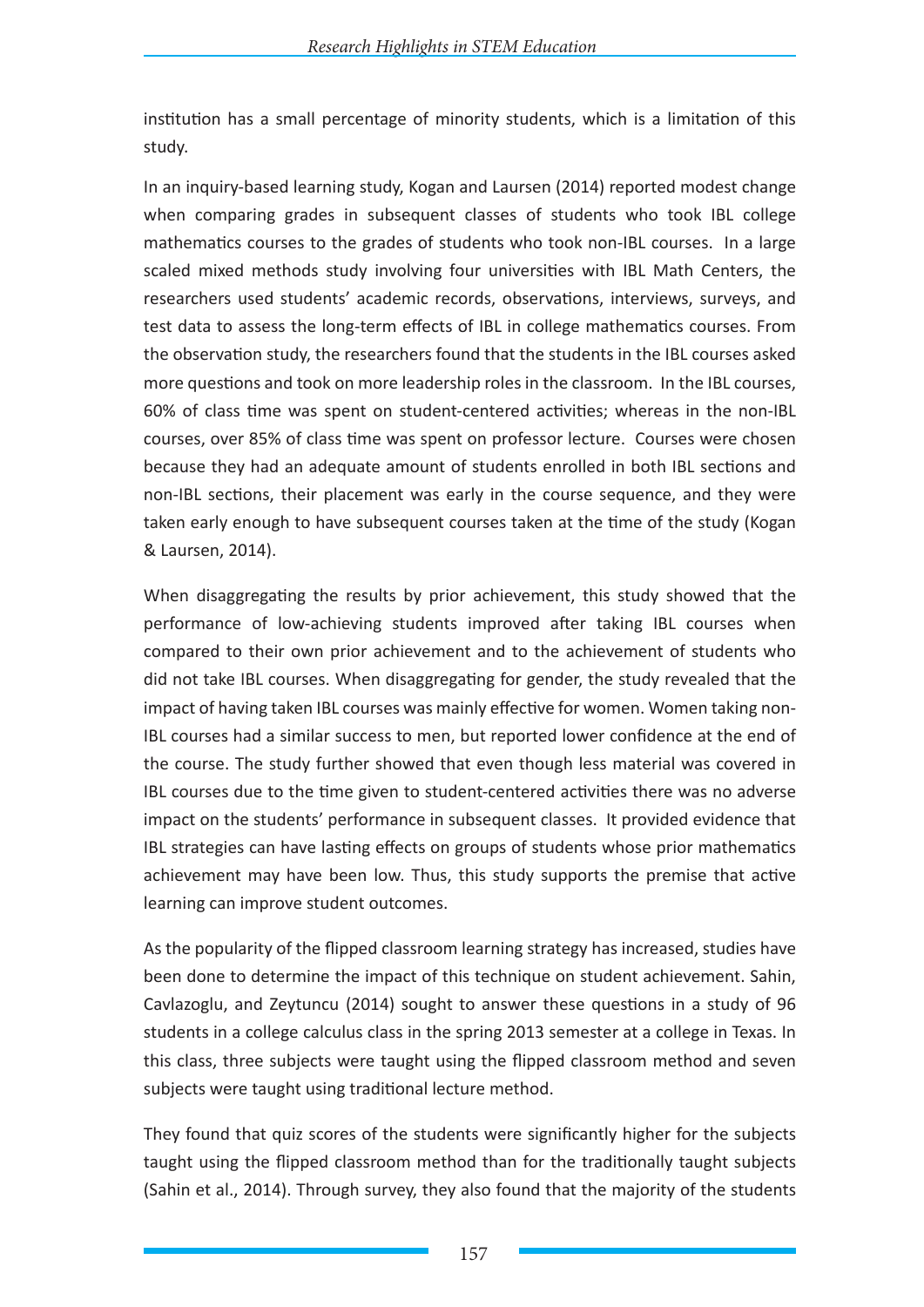felt that the flipped classroom strategy helped them to perform better. The results of this study align with the results of similar studies on the flipped classroom learning strategy.

In a subsequent study on the flipped classroom, Petrillo (2016) examined the effectiveness of the flipped classroom on student grades in the class and student attitudes/perceptions about their experiences in a flipped or inverted style class. This study was conducted at a small, comprehensive, American university that has a school of engineering to determine if the flipped classroom concept would improve student success rates in first semester college calculus in response to the high failure rate of students in the course.

A comparison of the success rates for the lecture (fall 2005-spring 2009), lecture with activities (fall 2009-spring 2012), and flipped classroom (fall 2012-fall 2014) models was done. The flipped classroom model showed the highest success rate at 69.5%; followed by lecture with activities at 64%; and lecture at 57.4%. In addition, student surveys were used to gain insight into students' opinions about the course content and the instructional strategies. Due to their success with the flipped classroom implementation, Petrillo (2016) indicated that this method has been adopted as a standard American Chemical Society (ACS) for Calculus I and a comparable course for Calculus II is in the developmental stage.

Cronhjort, Filipsson, and Weurlander (2017) conducted a study in which certain sections of a class were taught using the traditional lecture method and other sections of the course were taught using a flipped classroom technique yet all student participants were administered the same Calculus Baseline Test which included 15 multiple choice questions divided into three categories: pre-calculus, calculus concepts, and calculus theory and formalism. This test was given as a pre-test in the beginning of the semester and as a post-test at the end of the course prior to the final exam. In addition, student participants were given final examinations and student engagement surveys.

The findings of this study indicated that the flipped classroom benefited students learning and overall experience in the classroom. The failure rate decreased more and the highest grade increased more in the flipped classroom compared to the lecture class. This indicates that the flipped classroom benefited low and high-performing students (Cronhjort et al., 2017). Similarly, Petrillo (2016) found that the failure rate decreased when the flipped classroom technique was implemented in the calculus course.

Based on the survey results in Cronhjort et al. (2017), students enrolled in the flipped classrooms felt more engaged and believed that they were a part of a learning community in which they were fully involved and contributed to the learning experience, instead of feeling like isolated independent learners. One setback of the flipped classroom is that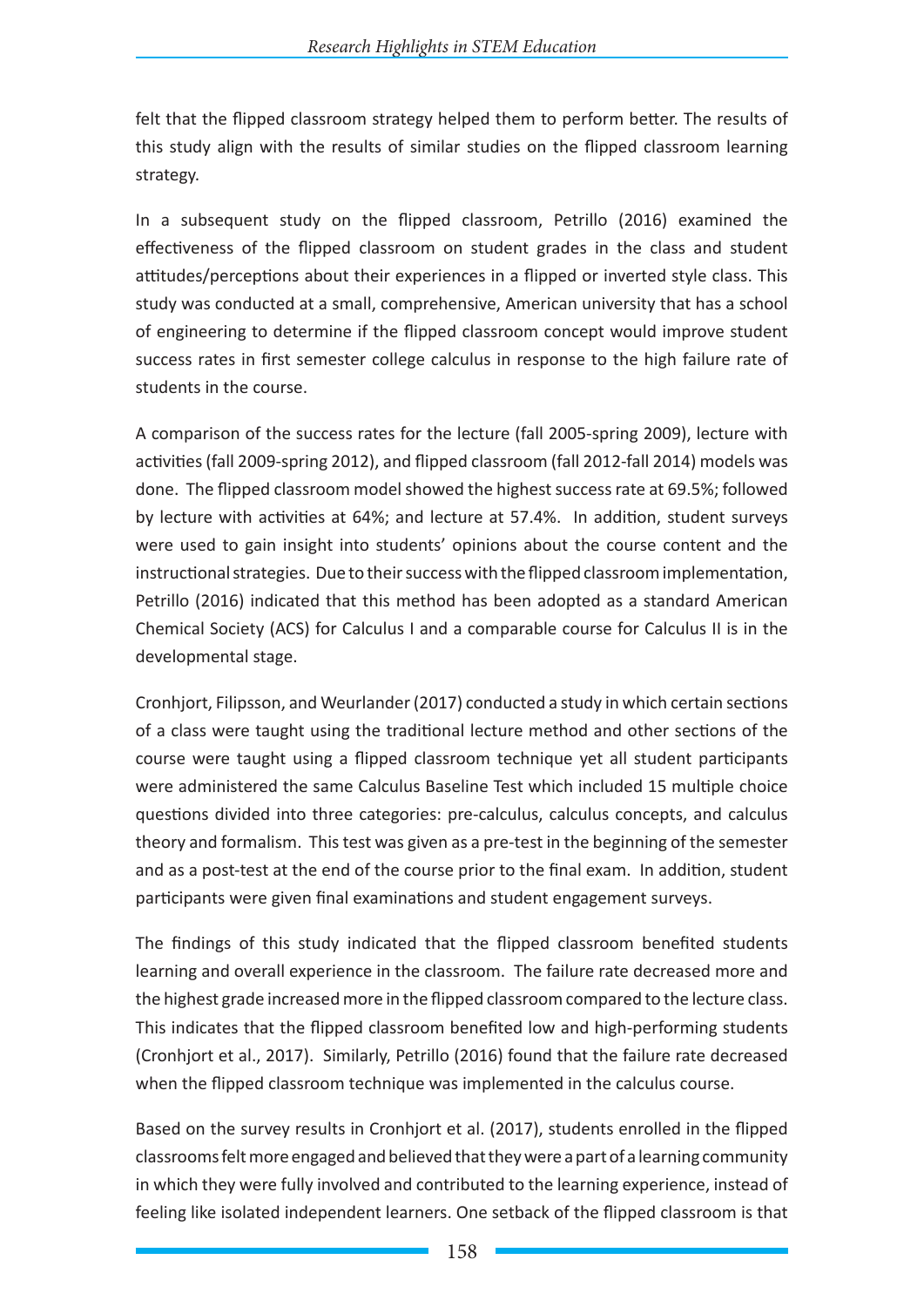students with special needs can find certain aspects of the classroom setting challenging (Cronhjort et al., 2017).

This study can be augmented by implementing different types of active learning strategies and creating experiences that facilitate thinking, questioning, application, and peer interactions. In an effort to determine if the flipped classroom approach had a greater impact on student performance than traditional and online approaches in a C# programming course, Sharp and Sharp (2017) conducted a quantitative research study. The study comprised eight semesters from fall 2012 to spring 2016 and 271 participants enrolled in an introductory C# programming course.

The data collected each semester were lab assignment scores, exam scores, final exam scores, and overall course averages. The data analyses revealed that student learning increased with the flipped instructional approach when compared to the traditional approach and that additional research must be done to compare student academic performance between online approaches and the flipped classroom approach (Sharp & Sharp, 2017).

The study was limited by the number of participants in each method. Of the 271 participants, 136 were in traditional sections, 96 were in online sections, and 39 were in flipped sections. The results of this study could be strengthened with more students in the flipped sections. This study does, however, extend the body of work that supports student-centered learning approaches such as the flipped classroom model.

What follows is Table 1, which summarizes the active learning perspectives in college level STEM education that were presented in this paper. The type of institution, type of course, techniques implemented, and the findings are outlined in Table 1. For the sample size, N represents the total number of students participating in the study and n represents the number of students participating in the active learning components. Overall, the results of the research showed that active learning techniques enhanced student performance and increased learning gains.

### **Discussion**

This paper reviewed analyses of active learning approaches in college level STEM courses. Throughout our review, we have shown that there is a relationship between student engagement and student learning. Based on the studies reviewed, student engagement in the learning process enhances student academic performance, increases student interest and motivation, and better equips students with the ability to apply the knowledge and skills gained in their STEM courses to real-life problems.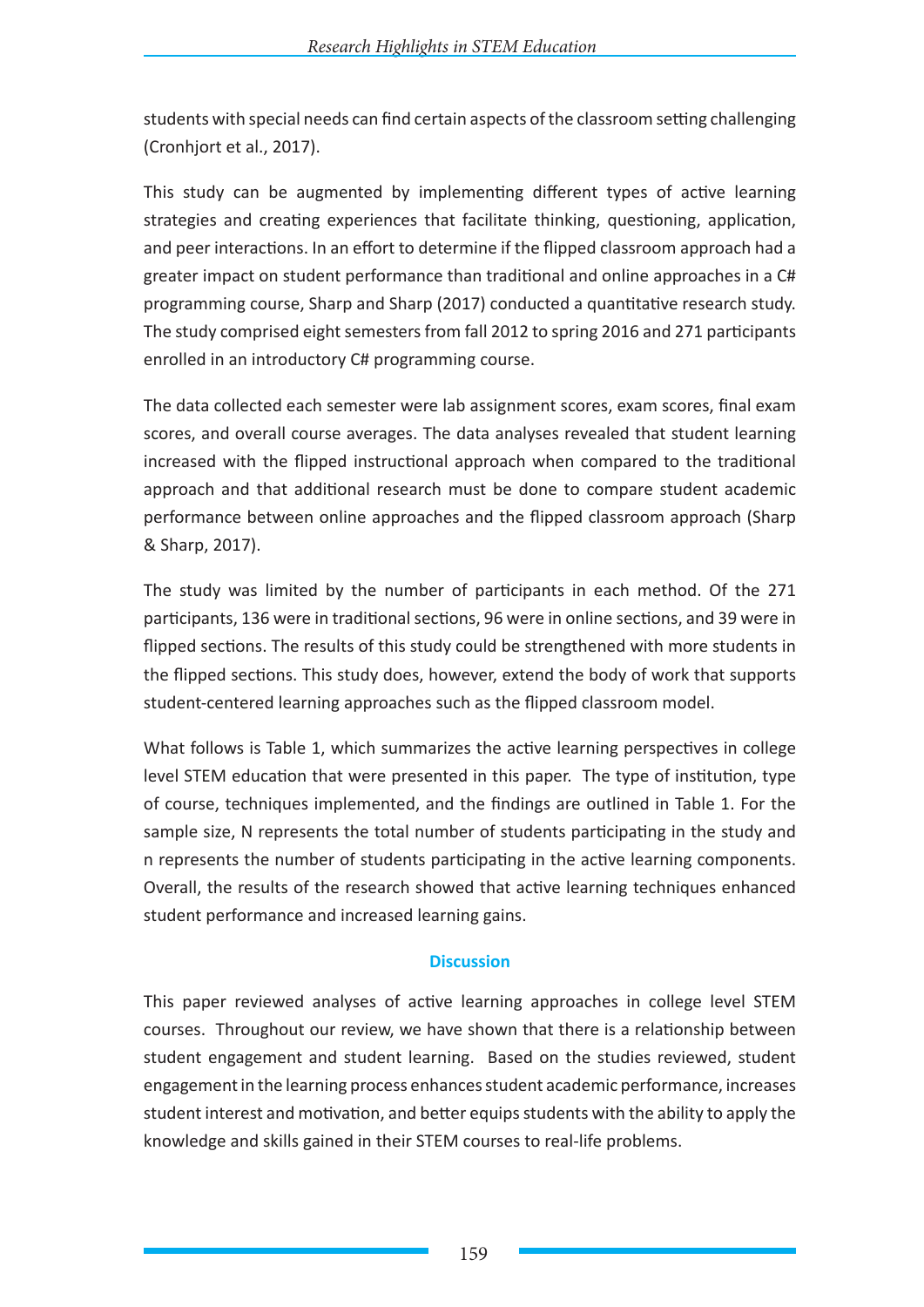| Researchers                                               | Sample                                                                              | Course                                           | Technique                                     | Findings                                                                                                       |
|-----------------------------------------------------------|-------------------------------------------------------------------------------------|--------------------------------------------------|-----------------------------------------------|----------------------------------------------------------------------------------------------------------------|
| Ross and Fulton<br>(1994)                                 | students at a pri-<br>vate liberal arts<br>college<br>$(N=65, n=39)$                | analytical chem-<br>istry two course<br>sequence | cooperative<br>learning                       | Students in active<br>learning courses<br>performed better<br>than students who<br>were not.                   |
| Gatch (2010)                                              | students at a<br>large research<br>university                                       | Physics I,<br>Physics II                         | inquiry-based<br>learning studio<br>courses   | Learning gains<br>were greater in<br>studio courses<br>than in traditional<br>lecture and lab<br>courses.      |
| Yadav, Subedi,<br>Lundeberg, and<br><b>Bunting (2011)</b> | students at a<br>large mid-west-<br>ern university<br>$(N=55, n=55)$                | electrical engi-<br>neering course               | prob-<br>lem-based<br>learning                | Learning gains<br>from PBL were al-<br>most twice as high<br>as learning gains<br>from traditional<br>lecture. |
| Prunuske, Batzli,<br>Howell, and Mill-<br>er (2012)       | students at a<br>large research<br>university<br>$(N=130, n=130)$                   | introductory biol-<br>ogy course                 | cooperative<br>learning and<br>online lecture | Students performed<br>better on lower-or-<br>der cognitive skills<br>questions.                                |
| Kogan and Laurs-<br>en (2014)                             | students at two<br>universities<br>hosting IBL Math<br>Centers<br>$(N=2447, n=383)$ | various mathe-<br>matics courses                 | inquiry-based<br>learning                     | Low achieving<br>students improved<br>after taking IBL<br>courses.                                             |
| Sahin, Cavlazog-<br>lu, and Zeytuncu<br>(2014)            | students at a col-<br>lege a university<br>in the south<br>$(N=96, n=96)$           | Calculus                                         | flipped class-<br>room                        | Scores were sig-<br>nificantly higher<br>for students taught<br>using the flipped<br>classroom method.         |
| Petrillo (2016)                                           | students at a<br>small compre-<br>hensive univer-<br>sity<br>$(N=530, n=473)$       | Calculus                                         | flipped class-<br>room                        | The flipped<br>classroom model<br>showed the highest<br>success rate.                                          |
| Cronhjort, Filips-<br>son, and Weur-<br>lander (2017)     |                                                                                     | Calculus                                         | flipped class-<br>room                        | The failure rate<br>decreased and the<br>highest grade in-<br>creased.                                         |
| Sharp and Sharp<br>(2017)                                 | $(N=271, n=39)$                                                                     | introductory C#<br>programming<br>course         | flipped class-<br>room                        | Student learning<br>increased with the<br>flipped classroom<br>approach.                                       |

## Table 1. Active Learning Studies in Undergraduate STEM Education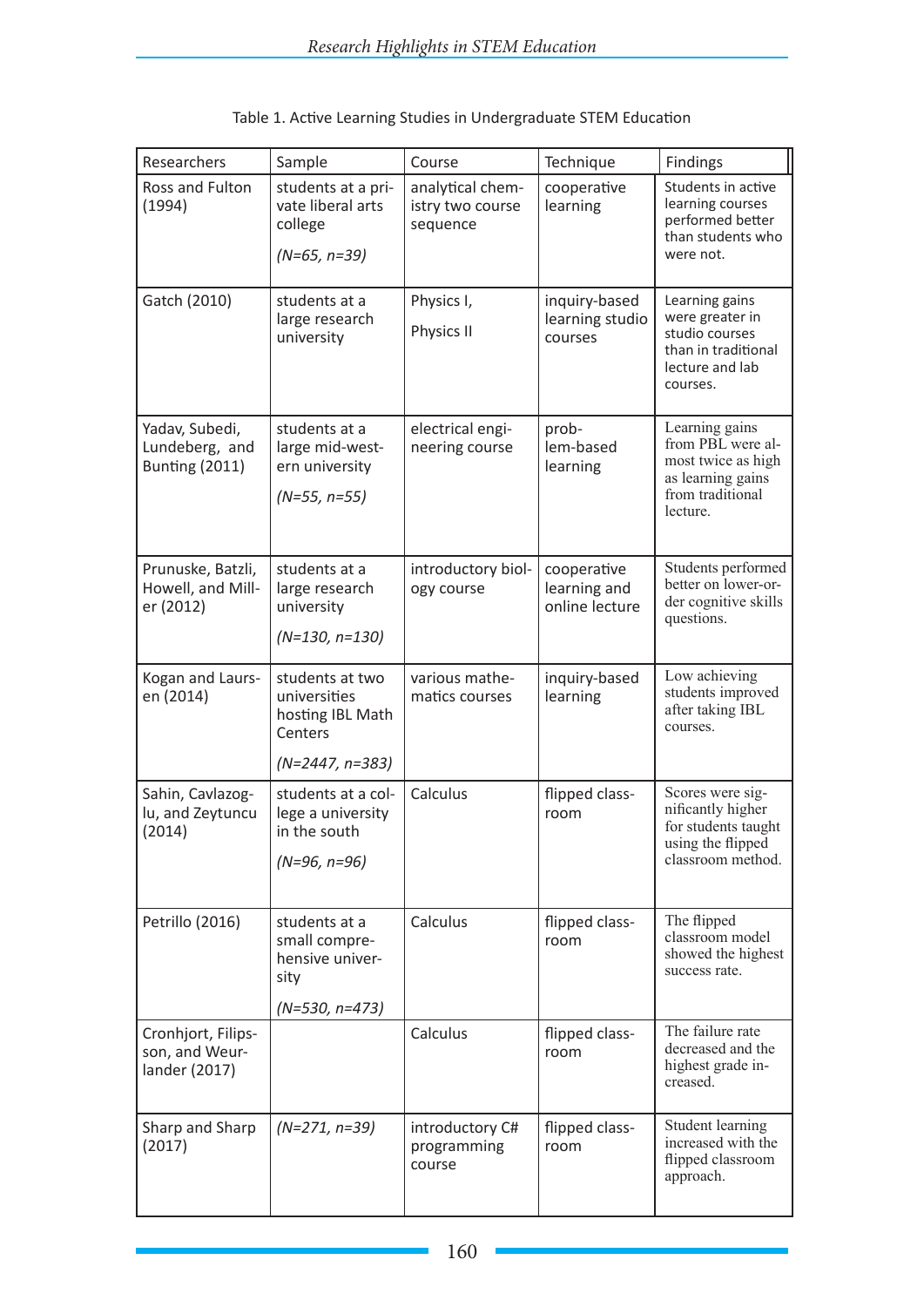However, there can also be some challenges associated with adjusting the method of instruction to include active learning. These challenges are related to the professor modifying the way they teach and student reception of and preparedness for a classroom setting with less traditional teaching strategies. Some of these challenges include the following: (i) inability to cover all of the required material, (ii) the amount of time a professor may need to spend on preparing the modified instruction, (iii) ensuring that the adjustments match well with the professor's personality and the student population in the respective class, and (iv) lack of equipment or resources to make the desired change. Therefore, it is critical for the professors to determine based on their institution and the institution's student population what modifications can be made and include them gradually, if necessary, to avoid some of the potential challenges.

There are a variety of ways to incorporate active learning strategies into college level STEM courses. Some strategies are designed to encourage each student to express his/ her attitudes and values towards the subject matter and others are designed to increase retention of the material presented in the class. With the goal of increasing student academic performance, what follows are three examples of activities that can be used to enhance student engagement (California State University). A reading quiz can be used to check student comprehension of the assigned readings to help the students identify how to perceive the most important parts of what they read. Student summary of another student's answer can be used to promote active listening. After a student answers a question, another student can be asked to summarize the first student's response. Concept mapping can be used to help students identify the connections that exist between terms or concepts covered in the course material. This method usually assists students with thinking deeper about the concepts and understanding the material at a higher level.

Technology is another valuable tool that can be used to complement active learning teaching strategies. Depending on the type of technology utilized, it can be used during class time or outside of class time.

Many professors are using online learning components, which have been shown to improve student academic performance (Prunuske, 2012). Online videos, clickers, or online platforms for discussions/posts/homework are all examples of ways technology can be incorporated into college level STEM courses.

Learning is active, personal, and intentional, not a passive process (Ross & Fulton, 1994). Studies indicate that active learning has been effective in engaging students in the learning process. Moreover, students actively engaged in their own learning experience increased learning gains and enhanced retention of course material; therefore, they are more likely to persist in STEM majors.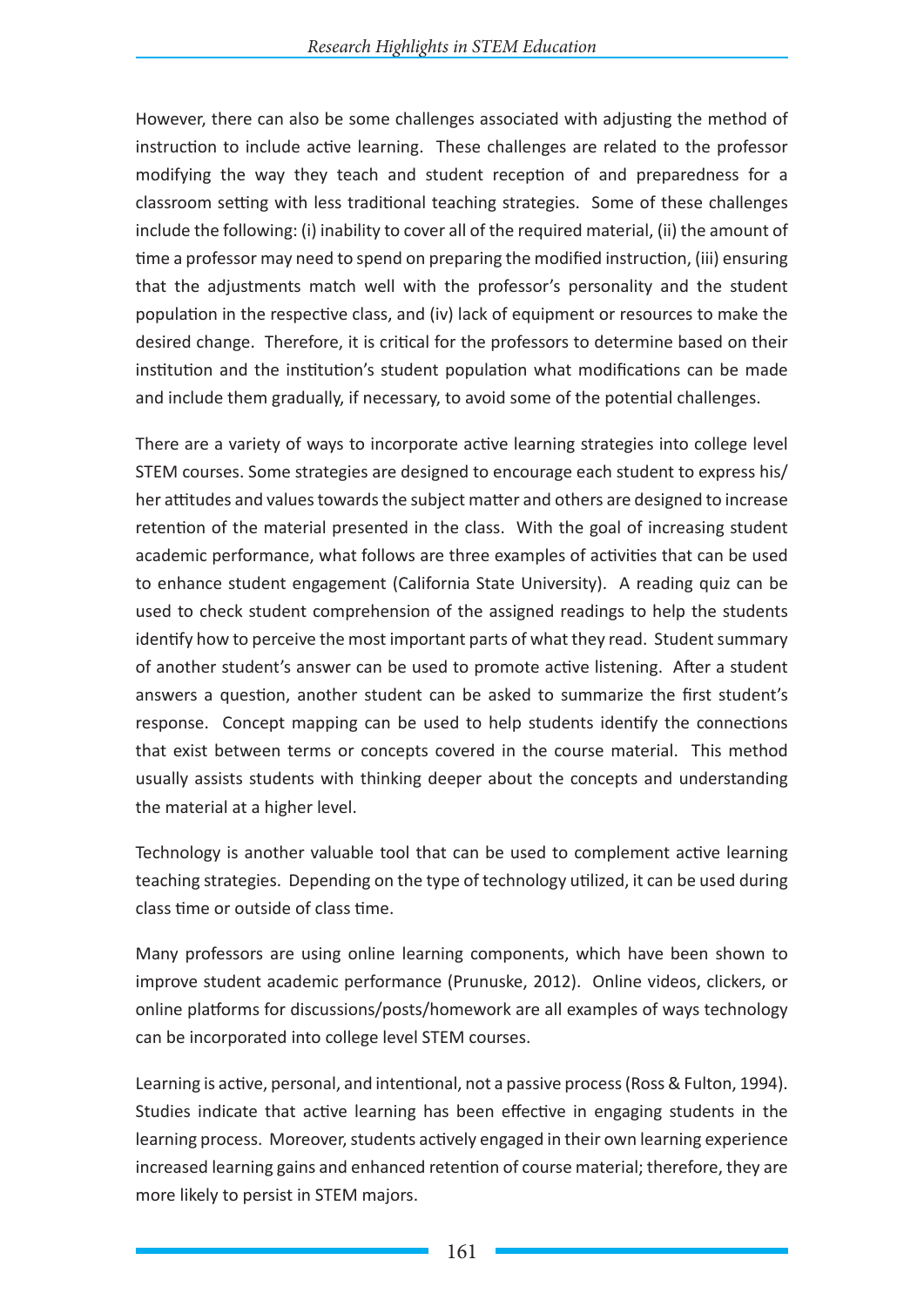#### **Suggestions for Future Research and Practice**

The United States has developed as a global leader, in part due to the intelligence and efforts of scientists, technologists, engineers, and mathematicians. To ensure our nation's continued scientific and technological growth and advancement, supporting undergraduate student success in science, technology, engineering, and mathematics disciplines is paramount (Espinosa, 2011). Currently, there are not enough people from diverse populations, including women, participating in the STEM academic and professional communities. Therefore, to remain as a competitive nation in STEM, it is critical to create learning opportunities and pathways for all students, including those from groups traditionally underrepresented in STEM, who are interested and capable of pursuing education and careers in these fields. The need to broaden participation in STEM is especially important for those who identify as African American or Black (Upton and Tanenbaum, 2014). In that regard, Historically Black Colleges and Universities may have a unique advantage in the nation's efforts to significantly increase the participation of this population (Upton, 2014). To support this effort, improved STEM pedagogical practices, like active learning techniques, have been on the horizon for years. Recently, these methods have gained increased significance given the desire of educators to increase the numbers of women and minority students in STEM with the overall goal of using innovative teaching strategies to benefit all students (Espinosa, 2011).

The value of the diversity of students is recognized when active learning is implemented in STEM courses (Prunuske et al., 2012). As the body of worked on active learning strategies in undergraduate STEM education expands, future research should focus on the impact of innovative teaching strategies on underrepresented groups. It is important for professors at all types of institutions to search for new ways to engage all students and enhance the learning environment since the dynamic between faculty and students in STEM courses impacts the students overall learning experience. If professors engage students from diverse backgrounds, they are more likely to excel and persist in STEM majors.

There are several open questions related to the impact of active learning teaching techniques in college level STEM education. Future research in undergraduate STEM education should include the following: how to optimize the use of technology in STEM courses, how to integrate course content across STEM disciplines, how active learning in a prerequisite course effects performance in subsequent courses, and how active learning impacts student graduation rates in STEM majors. Increasing the girth of knowledge on best practices in college level STEM education will lead to the United States maintaining its position as a leader in science, technology, engineering, and mathematics.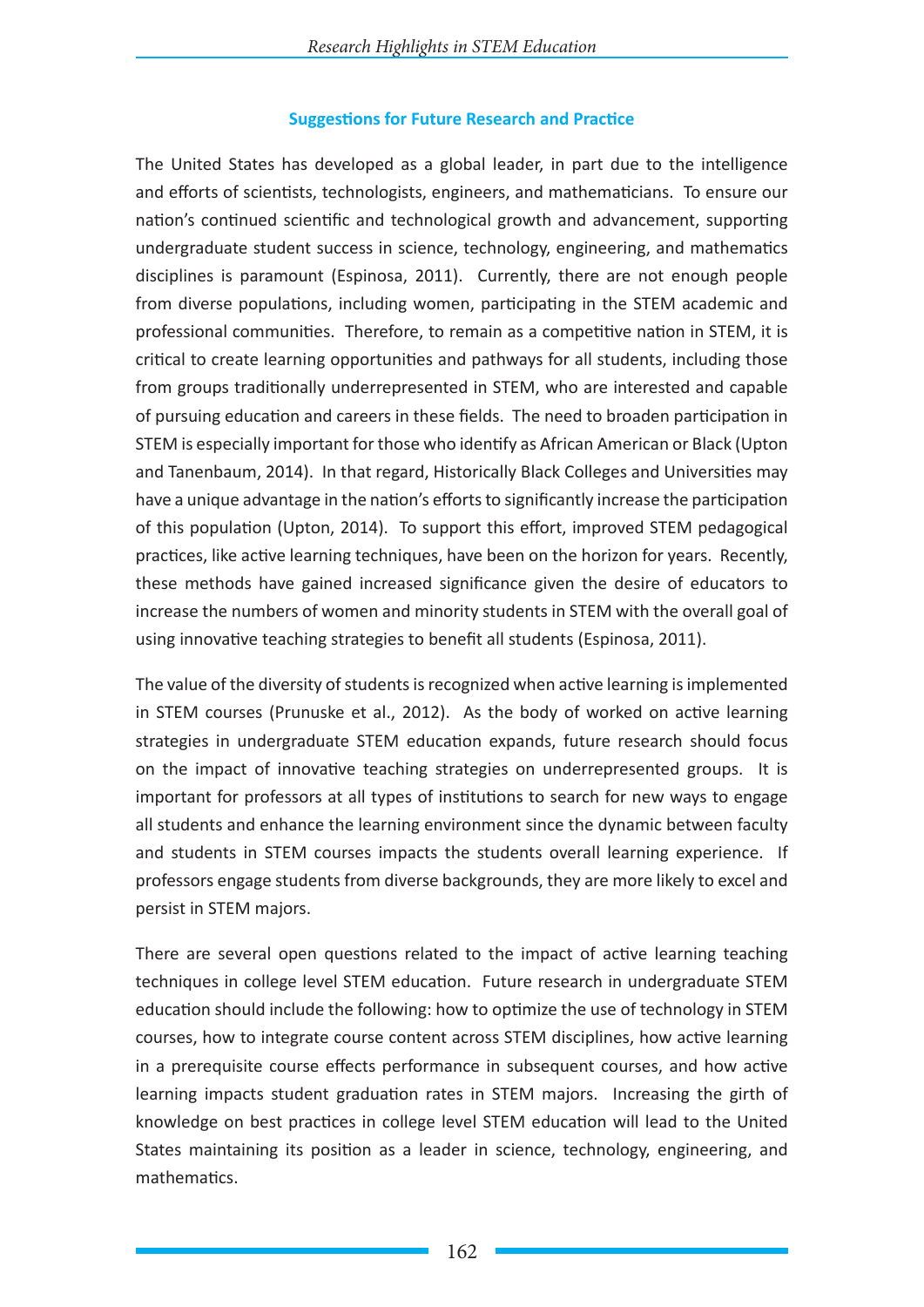#### **References**

- Allen, D., & Tanner, K. (2005). Infusing active learning into a large-enrollment biology class: seven strategies, from the simple to the complex. *Cell Biology Education: A Journal of Life Science Education, 4*(4): 262-268.
- Barkley E.F. (2010). Student engagement techniques: A handbook for college faculty. San Francisco, CA: Jossey-Bass.
- California State University, Los Angeles. Active Learning for the College Classroom. Retieved From the CaliforniaState University website: http://www.calstatela. edu/dept/chem/chem2/Active/main.htm In-text reference:(California State University)
- Conference Board of the Mathematical Sciences. (2016, July 15). Active Learning in Post Secondary Mathematics Education. Retrieved from the Conference Board of the Mathematical Science website: http://www.cbmsweb.org/In-text reference:(Conference Board of the Mathematical Sciences, 2016)
- Cronhjort, M., Filipsson, L., & Weurlander, M. (2017). Improved engagement and learning in flipped-classroom calculus. Teaching Mathematics and its Applications: An International Journal of the Institute of Mathematics and its Applications.
- Eison, J. (2010, March). Using Active Learning Instructional Strategies to Create Excitement and Enhance Learning. University of South Florida.
- Espinosa, L.L. (2011). Pipelines and Pathways: Women of Color in Undergraduate STEM Majors and the College Experiences That Contribute to Persistence. Harvard Educational Review, 81(2), 209-240.
- Fink, L.D. (2013). Creating significant learning experiences: An integrated approach to designing college courses. San Francisco, CA: Jossey-Bass.
- Freeman S., Eddy S., McDonough M., Smith, M., Okoroafor, N., Jordt, H., & Wenderoth, M. (2014). Active learning increases student performance in science, engineering, and mathematics. Proceedings of the National Academy of Sciences; 111(23).
- Gasiewski, J.A., Eagan, M.K., Garcia, G.A., Hurtado, S., & Chang, M.J. (2012). From gatekeeping to engagement: a multicontextual, mixed method study of student academic engagement in introductory STEM courses. Research in Higher Education, 53, 229-261.
- Gatch, D. (2010). Restructuring introductory physics by adapting an active learning studio model. International Journal for the Scholarship of Teaching and Learning, 4(2).
- Haq, I. (2017). ABC of Learning and Teaching in Medicine. Hoboken, New Jersey: Wiley Blackwell.
- Kogan, M., & Laursen, S. (2014). Assessing long-term effects of inquiry-based learning: a case study from college mathematics. Innovative Higher Education, 39, 183–199.
- Petrillo, J. (2016). On flipping first-semester calculus: a case study. International Journal of Mathematical Education in Science and Technology, 47(4), 573-582.